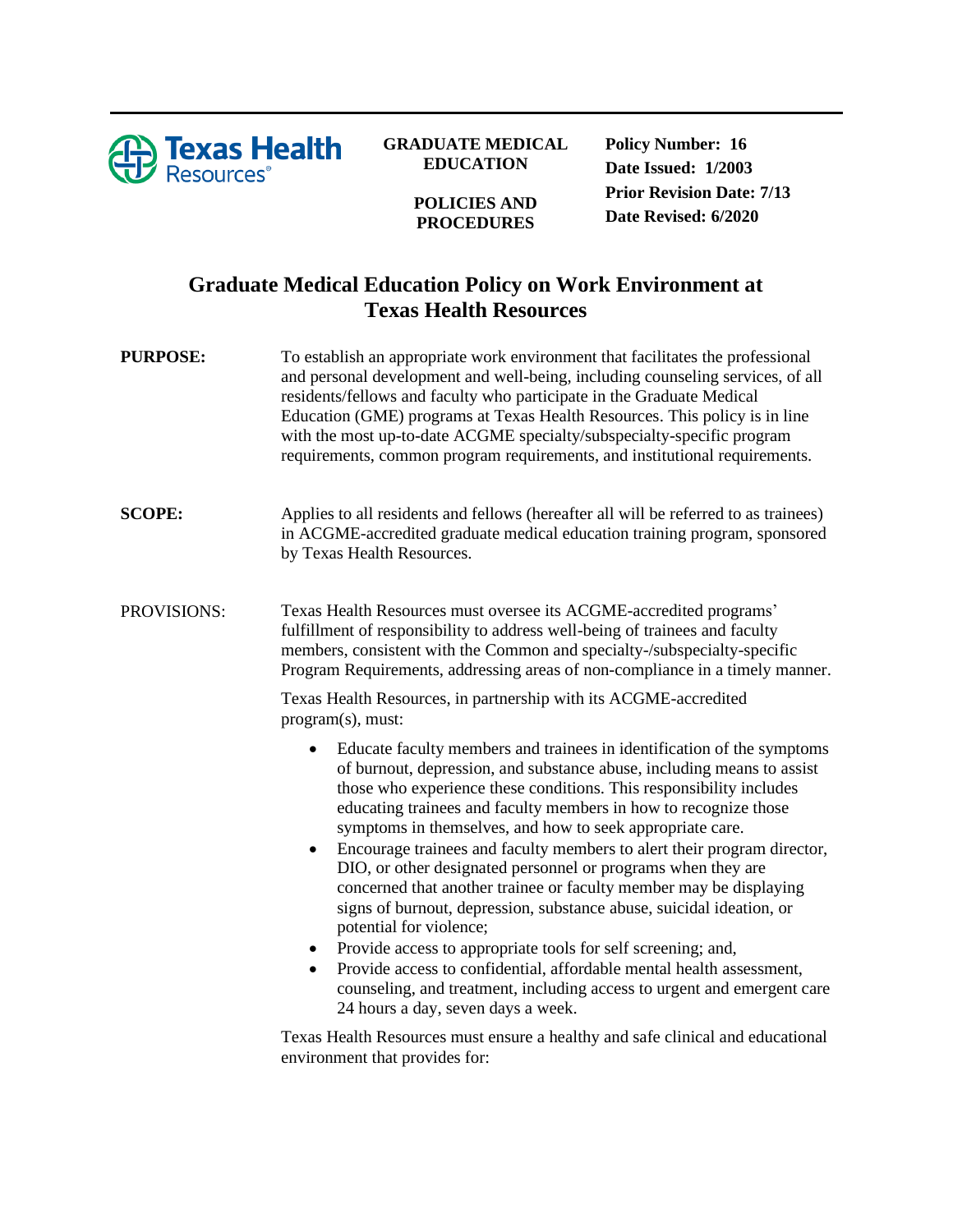• Access to food during clinical and educational assignments; and, safety and security measures for trainees appropriate to the participating site.

Texas Health Resources, as the Sponsoring Institution, will provide the following services to all trainees and faculty in order to minimize work that may be extraneous to the trainees' educational program.

- 1) Appropriate Food Services and Sleeping Quarters (Refer to GME Meal Policy for Medical Students, Residents and Fellows)
- 2) Patient Support Services for IV, phlebotomy, and transport activities must be available to reduce trainees time spent on these routine activities.
- 3) Effective Laboratory and Radiologic Information Retrieval System 4) Medical Records System
- (Refer to GME Policy for Completion of Medical Records at THR) 5) Appropriate Security and Personal Safety Measures
- 6) Employee Assistance Program (EAP), provides professional support and resources aimed at assisting individuals addressing personally challenging, maximizing potential, and enhancing emotional and physical well-being. To contact EAP call 1-877-MyTHRLink (1-877- 698-4754), select prompt 4, then select 4 again. Moreover, EAP provides various resources for work, life, and wellness for all trainees and spouses, such as:
	- a. Short-term Counseling and Referral Services (e.g. face to face, telephonic, and web-video consultation)
	- b. Child and Eldercare Resources and Referral
	- c. 24/7 Crisis Response call 1-877-MyTHRLink (1-877-698- 4754)
	- d. Employee Discount[s http://texashealth.savings.beneplace.com](http://texashealth.savings.beneplace.com/)
	- e. Financial Services [www.powerflexweb.com/1663/login.html](http://www.powerflexweb.com/1663/login.html) *Username: texashealth Password: employee*
	- f. Health and Wellness Incentives [http://behealthythr.org/be-healthy/](http://behealthythr.org/be-healthy/​)
	- g. Legal Assistance [www.powerflexweb.com/1663/login.html](http://www.powerflexweb.com/1663/login.html) *Username: texashealth Password: employee*
	- h. More information on EAP resources can be found at <https://www2.texashealth.org/eap/resources.aspx>

Texas Health Resources, requires each of its sponsored ACGME-accredited training program, to create guidelines for trainee and faculty well-being, this must be in line with Texas Health Resources Well-being Policy (this policy) as well as the ACGME common and program-specific requirements. The responsibility of each AGME-accredited program, in partnership with Texas Health Resources, to address well-being must include:

• Efforts to enhance the meaning that each trainee finds in the experience of being a physician, including protecting time with patients,